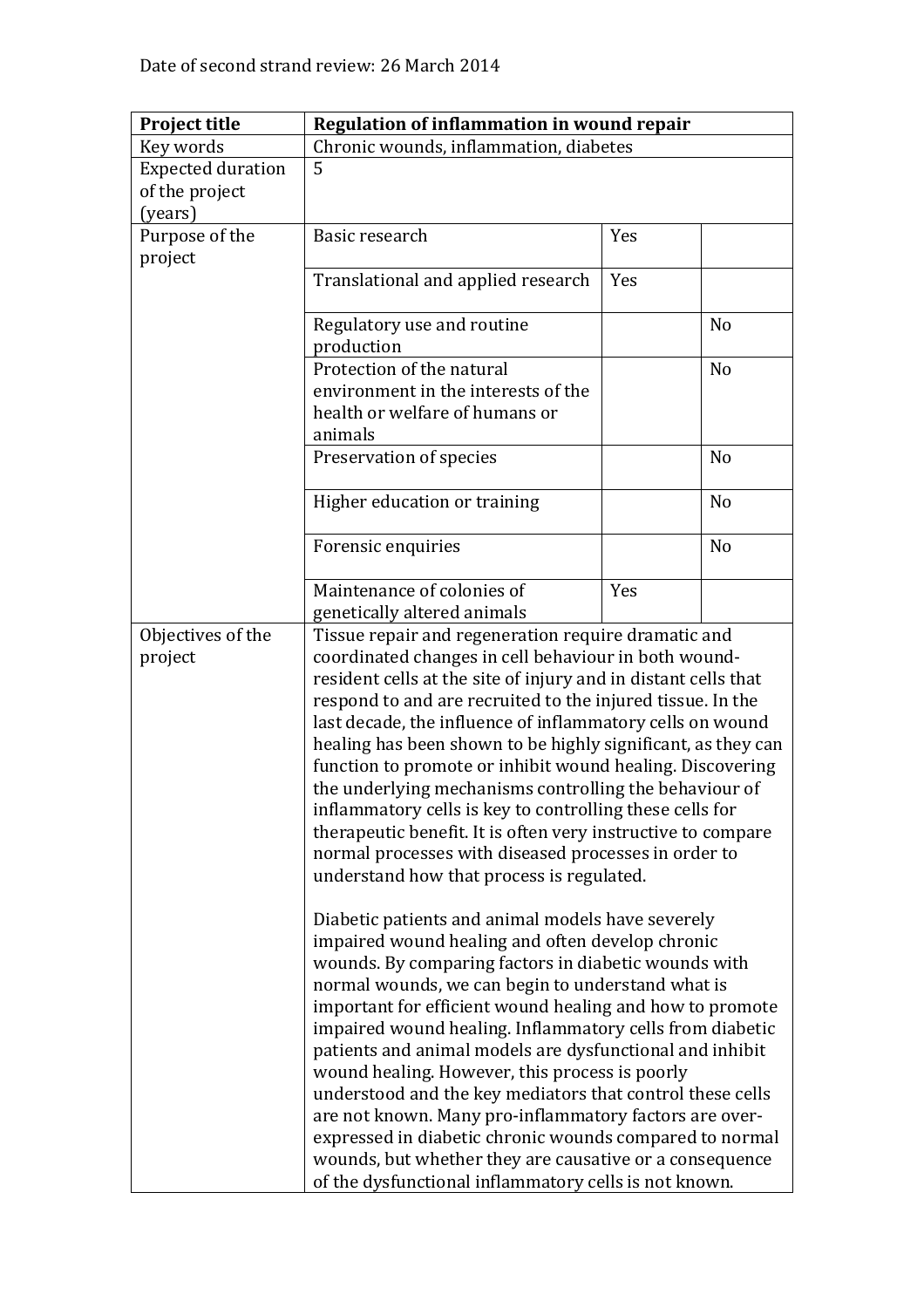|                                                                                                                                          | Our objectives are to (1) determine differences in how<br>genes are controlled between diabetic and healthy<br>inflammatory cells, (2) identify the key factors controlling<br>these genes (3) test whether we can alter these factors and<br>reverse the dysregulation of inflammatory cells in diabetic<br>wounds. The results of this study will be important in<br>future therapeutic development.                                                                                                                                                                                                                                                                                                                                                                                                                                                                                                                                                                                                                                |
|------------------------------------------------------------------------------------------------------------------------------------------|---------------------------------------------------------------------------------------------------------------------------------------------------------------------------------------------------------------------------------------------------------------------------------------------------------------------------------------------------------------------------------------------------------------------------------------------------------------------------------------------------------------------------------------------------------------------------------------------------------------------------------------------------------------------------------------------------------------------------------------------------------------------------------------------------------------------------------------------------------------------------------------------------------------------------------------------------------------------------------------------------------------------------------------|
| Potential benefits<br>likely to derive<br>from this project                                                                              | The results of this project are intended to:<br>Identify the underlying molecular mechanisms that<br>1.<br>contribute to dysregulated inflammation.<br>2. Contribute to scientific knowledge related to<br>chronic wounds.<br>3. Identify potential new therapeutic strategies to<br>promote healing in diabetic humans and animals.<br>The potential benefits of this study include the<br>development of potential gene and cell based therapies to<br>aid patients with chronic wounds and reduce the need for<br>limb amputation. In addition, this study would benefit<br>animals with diabetes, particularly pet dogs and cats,<br>which like human patients, develop complications<br>associated with this condition.                                                                                                                                                                                                                                                                                                          |
| Species and<br>approximate<br>numbers of<br>animals expected<br>to be used, and<br>anticipated period<br>of time                         | Over a 5 year period:<br>4,500 mice (approximately 2,500 for breeding purposes<br>and 2,000 for experimental procedures)<br>800 rats (approximately 400 for breeding purposes and<br>400 for experimental procedures)                                                                                                                                                                                                                                                                                                                                                                                                                                                                                                                                                                                                                                                                                                                                                                                                                 |
| <b>Expected adverse</b><br>effects and the<br>likely/expected<br>level of severity.<br>What will happen<br>to the animals at<br>the end. | This study is designed to understand how inflammation is<br>controlled in a normal wound environment and what<br>might be different in a diabetic wound environment.<br>Anaesthetised mice (non-diabetic and diabetic) will<br>receive small (10 mm diameter or less) wounds on their<br>skin so that we can compare the processes involved in<br>wound healing in diabetic mice with the normal situation.<br>We will apply different factors to the wounds that we<br>believe will enhance wound healing, including growth<br>factors and stem cells, in order to find the best treatment<br>for diabetic wounds. After surgery, mice will be provided<br>with pain relief and monitored closely for any signs of<br>distress. Distress in mice after this type of surgery is very<br>rare, however, if there is any indication of suffering we will<br>seek veterinary advice. In some studies we may need to<br>exchange bone marrow from one mouse/rat to another<br>mouse/rat in order to determine the effects of the diabetic |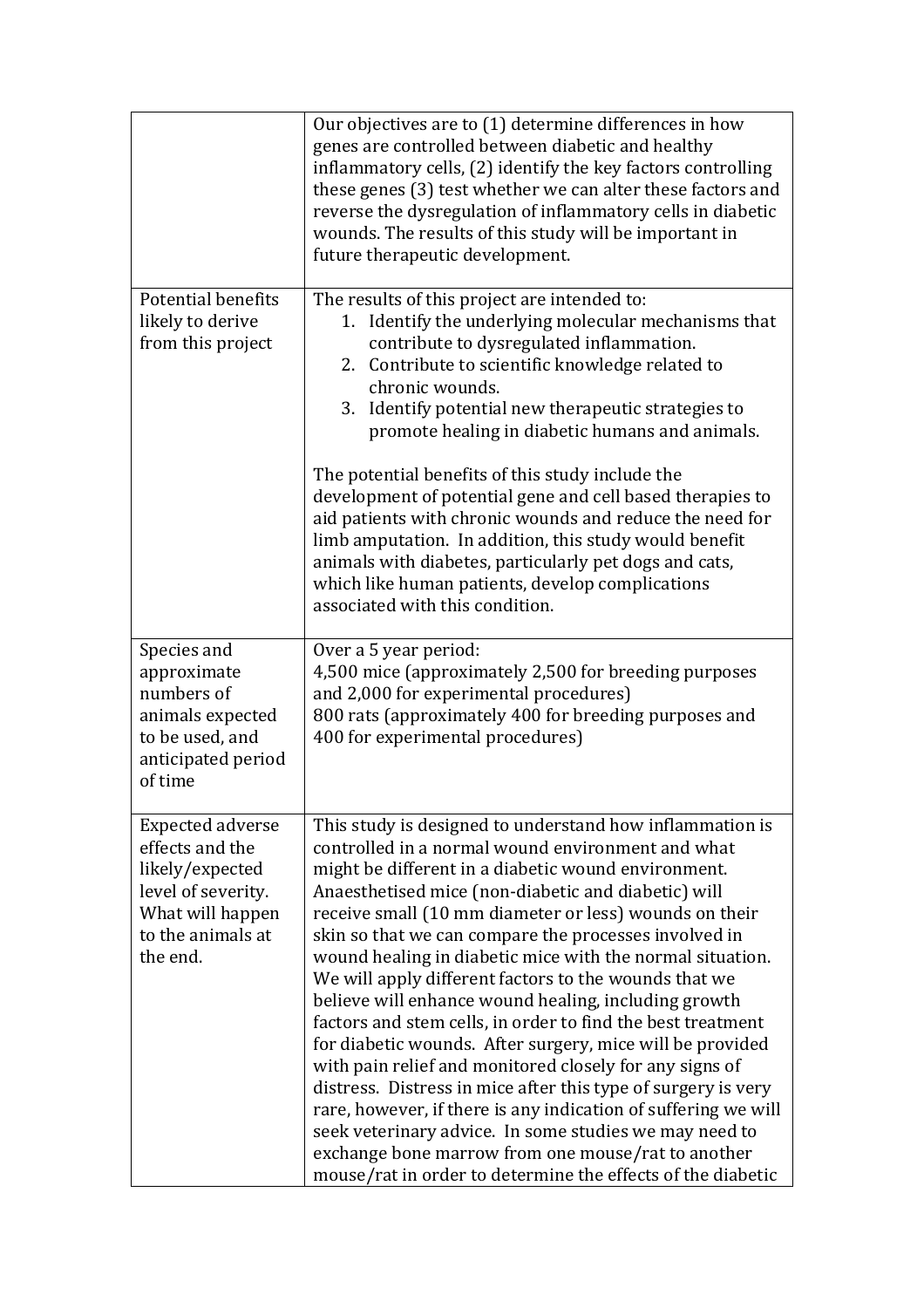|                                                                                                                | environment on how bone marrow cells develop and<br>behave. To do this we condition a recipient with a dose of<br>radiation that will allow for the donor's bone marrow to<br>replace the original. The animals do not feel anything<br>during the radiation treatment and they are given the<br>replacement bone marrow right away following their<br>treatment so they should not feel any ill effects. Four to six<br>weeks later we will be able to track their bone marrow<br>cells using blood sampling and biopsies. In addition, we are<br>developing methods of live imaging in order to reduce the<br>number of animals needed for each study.<br>Strategies to minimise adverse effects due to our<br>treatment, as well as minimise the number of animals<br>needed for these studies include testing the effects of the<br>factors we are putting on the wounds in cell culture first.<br>In this way we will be able to identify the most promising<br>candidate factors without using animals. This will reduce<br>the chances of inducing an adverse effect, and reduce the<br>number of animals needed to accomplish the objective.<br>Animals will be humanely killed at the end of each study. |
|----------------------------------------------------------------------------------------------------------------|-------------------------------------------------------------------------------------------------------------------------------------------------------------------------------------------------------------------------------------------------------------------------------------------------------------------------------------------------------------------------------------------------------------------------------------------------------------------------------------------------------------------------------------------------------------------------------------------------------------------------------------------------------------------------------------------------------------------------------------------------------------------------------------------------------------------------------------------------------------------------------------------------------------------------------------------------------------------------------------------------------------------------------------------------------------------------------------------------------------------------------------------------------------------------------------------------------------------|
| <b>Application of the</b><br>3 Rs                                                                              |                                                                                                                                                                                                                                                                                                                                                                                                                                                                                                                                                                                                                                                                                                                                                                                                                                                                                                                                                                                                                                                                                                                                                                                                                   |
| 1. Replacement<br>Why do animals<br>need to be used,<br>and why non-<br>animal alternatives<br>cannot be used. | We have to use animals in this study because<br>understanding how inflammatory cells interact with<br>wound healing in a diabetic environment must be studied<br>in the complete physiological setting in order to get an<br>accurate picture of this process. Mice and rats are the least<br>sensitive animals that accurately mimic the disease in<br>humans. We use mouse and rat models of Type I and Type<br>II diabetes combined with transgenic animals that<br>expresses green fluorescent protein in all of their cells. We<br>can put these cells into wounds and find them again<br>because of the green fluorescent protein marker. This<br>allows us to keep track of how they might be interacting<br>with the wound to enhance healing. We cannot use<br>humans for these experiments because we would not be<br>able to modify their genes nor track the cells from the bone<br>marrow.                                                                                                                                                                                                                                                                                                           |
| 2. Reduction<br>How the use of<br>minimum numbers<br>of animals will be<br>assured                             | By reading the scientific literature, we will avoid repeating<br>anything that has already been done. By consulting with<br>colleagues that have expertise in our area, we will refine<br>our experimental design. By conducting experiments in cell<br>culture (in vitro) first, we will identify many of the factors<br>that may regulate inflammatory cells. We will also test<br>potential therapeutic treatments in cell culture models of<br>wounds first. To plan for our animal work, we have<br>consulted a statistician to establish the minimum number                                                                                                                                                                                                                                                                                                                                                                                                                                                                                                                                                                                                                                                 |